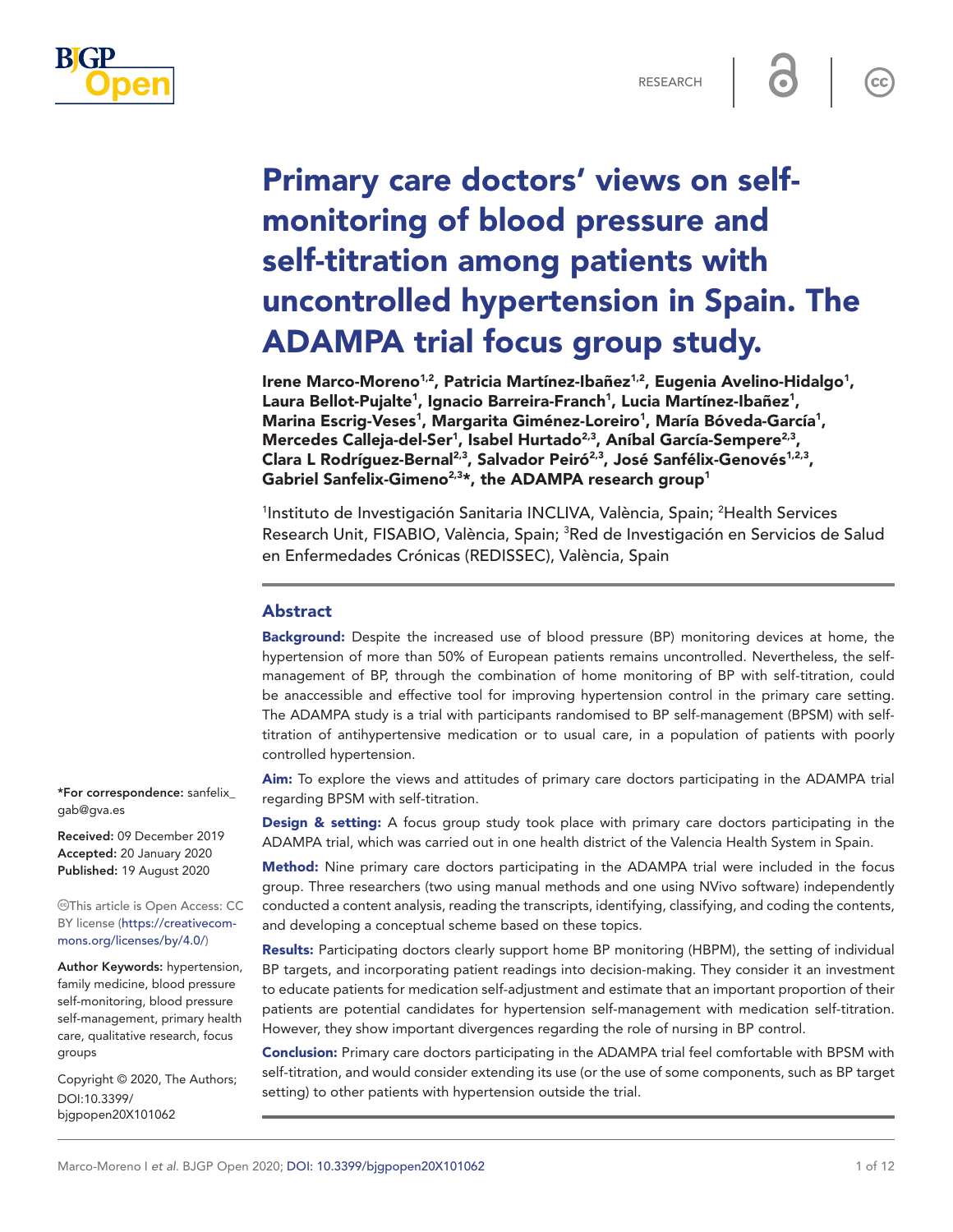# How this fits in

BPSM has been shown to lead to a clinically significant reduction in BP. BPSM interventions whereby patients titrate their own medication according to a pre-arranged plan offers promising evidence of effectiveness, although this is only supported by a few clinical trials, all of which were carried out in the specific environment of the UK NHS. The implementation of BPSM with self-titration depends on acceptance by health professionals in each specific context. This qualitative study is the first to explore primary care doctors' views and attitudes regarding HBPM with self-titration outside the UK, which not only highlights the Spanish doctors' support for this BP management strategy, but also shows important divergences regarding the role of nursing in BP control. Because hypertension is one of the largest contributors to burden of disease and primary care doctors' workload, these views and attitudes are extremely relevant for the design of organisational innovations addressing hypertension management.

### Introduction

While safe and effective antihypertensive pharmacological treatments have been available for decades, hypertension continues to be one of the largest contributors to the global burden of disease.*[1](#page-9-0)* The degree of hypertension control in Europe has increased over recent years, but more than 50% of the patients treated continue to have BP figures above those recommended in clinical practice guidelines.*[2](#page-9-1)* In Spain, a meta-analysis of studies published between 2000 and 2012 shows an overall pooled prevalence of uncontrolled hypertension (>140/90 mmHg) of 67.0%,*[3](#page-9-2)* ranging from 43.8% to 53.7% in the most recent studies.*[4](#page-9-3)*

The digitalisation of BP monitoring devices, with easier handling and lower prices, has allowed the widespread use of HBPM. Whereas HBPM has some advantages over its measurement in consultation rooms (for example, differentiating between sustained hypertension and white-coat hypertension), systematic reviews do not show a clear advantage for HBPM alone in reducing BP.*[5,6](#page-9-4)* BPSM, combining HBPM with other co-interventions (such as education, lifestyle counselling, telemonitoring, support from doctors or nurses, systematic titration from doctors or pharmacists, and others), has been shown to lead to a moderate but clinically significant reduction in BP.*[6–8](#page-9-5)*

BPSM interventions, whereby patients titrate their own medication according to a pre-arranged plan, offer limited but promising evidence of effectiveness*[9](#page-10-0)* . For example, two published randomised clinical trials (TASMINH2*[10](#page-10-1)* and TASMINH-SR,*[11](#page-10-2)* both in the UK) showed systolic BP reductions of 5–9 mmHg versus usual care (a decrease that would translate into a 14% and 9% reduction in stroke and heart disease mortality, respectively*[7](#page-10-3)* ) with no increase in side effects,*[10,11](#page-10-1)* an acceptable costeffectiveness ratio,*[12–14](#page-10-4)* and satisfactory acceptance by patients*[15–17](#page-10-5)* and professionals.*[16–18](#page-10-6)*

The ADAMPA study is a pragmatic trial carried out in Valencia (Spain), with participants randomised to BPSM (with self-titration of antihypertensive medication) or to usual care, in a population of patients with poorly controlled hypertension.*[19](#page-10-7)* The ADAMPA study included some qualitative sub-studies with patients and professionals (doctors and nurses) to provide an in-depth understanding of the BPSM with self-titration intervention thus far developed, in order to identify the most highly and least valued elements of the intervention, potential barriers and limitations, and possible areas for improvement. The current study aims to explore the views and attitudes of those primary care doctors participating in the ADAMPA trial regarding BPSM with HBPM and self-titration.

# Method

#### Design

The meeting with primary care doctors participating in the ADAMPA trial was structured according to focus group methodology, which is a qualitative research technique that uses interaction between participants to generate information about their opinions, attitudes, cultures, and values.*[20–23](#page-10-8)* A descriptive generic approach was used, analysing the themes and patterns that emerged in the narrative content of the meeting.*[24](#page-10-9)* Supplementary materials (Appendix S1 and S2) incorporate the items included in the consolidated criteria for reporting qualitative research (COREQ) checklist*[25](#page-10-10)* and the standards for reporting qualitative research (SRQR).*[26](#page-10-11)*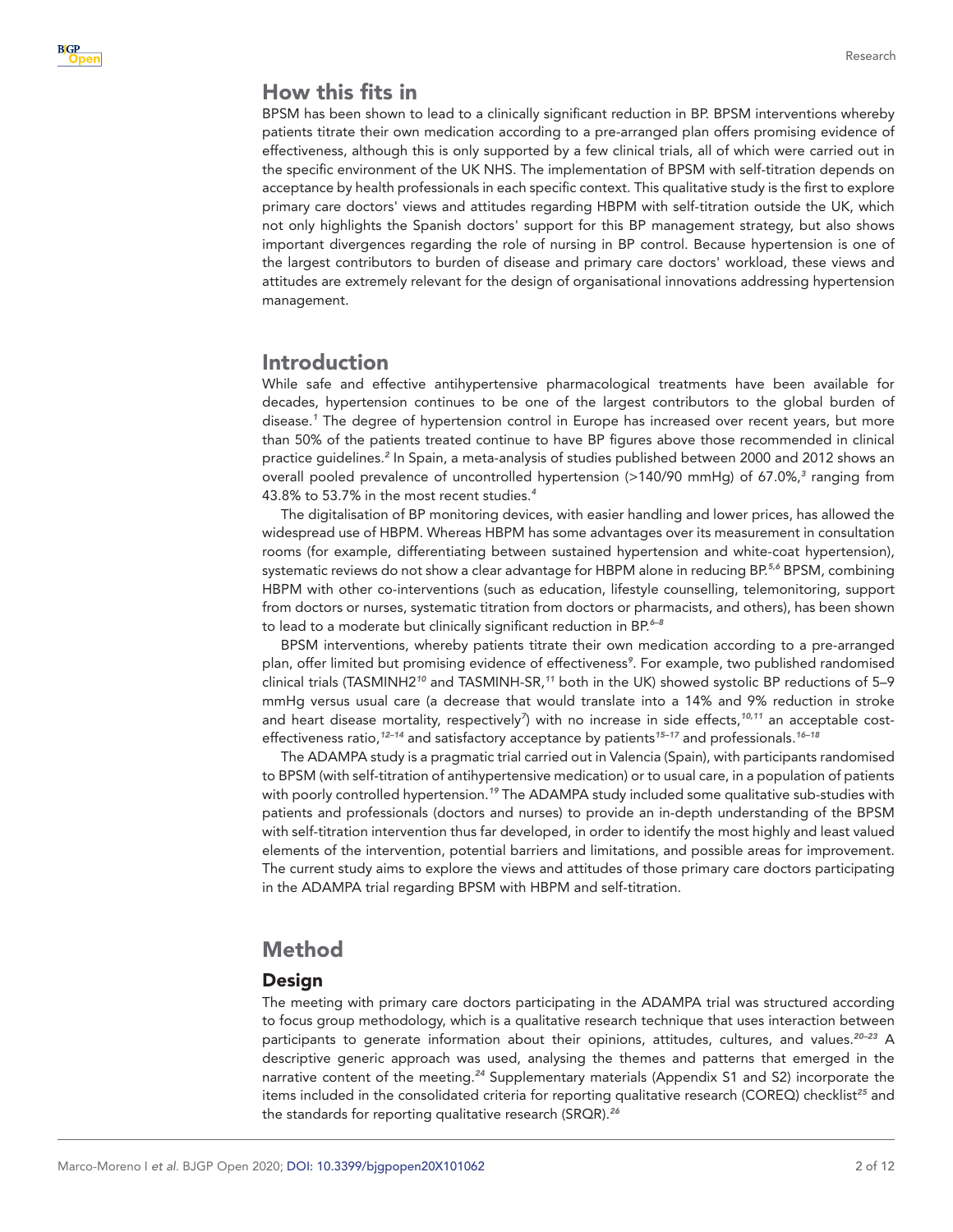#### Intervention

The ADAMPA trial is a researcher-initiated, pragmatic, controlled, randomised, non-masked clinical trial with two parallel arms, developed in a Valencia health district (Spain), with the collaboration of 36 family doctors and 13 primary care nurses from 15 primary healthcare centres. The main objective was to evaluate the effectiveness of an intervention based on BPSM (including HBPM, education on arterial hypertension, written BP targets, and self-titration of antihypertensive drugs according to an individualised pre-arranged plan) versus usual care (including education on hypertension but not HBPM training) in patients with poorly controlled hypertension. Patients had to attend consultation within 3 weeks of making any (self)medication changes. Pre-arranged plans did not include dose (self) reductions or treatment dropouts; however, the physician could change the medication in anyway they considered appropriate. The study protocol was registered ([https://clinicaltrials.gov/ct2/show/](https://clinicaltrials.gov/ct2/show/NCT03242785) [NCT03242785](https://clinicaltrials.gov/ct2/show/NCT03242785)) and has been published elsewhere.*[19](#page-10-7)* At the time of the focus group meeting, almost all the patients had completed the 12-month predefined period for the main endpoint follow-up, and preliminary results (with 6 months of follow-up) had been presented in one scientific meeting.*[27](#page-10-12)* The main results of the study had not yet been published, but doctors were aware of improvements of BP control in their own patients included in the trial, and of the 6-months results, which showed a significant improvement over baseline in both intervention and control groups.

#### Setting

The ADAMPA study was conducted in the Valencia Health System, which is an extensive network of public hospitals and primary healthcare centres. It is part of the Spanish NHS, which is funded and mostly provided by the Valencia regional government, free at the point of care (except for some co-payments for out-of-hospital medication), and virtually universal.*[28](#page-10-13)* Doctors, nurses, and other healthcare staff enjoy a civil servant-like status, are basically paid by salary, and health care is

#### <span id="page-2-0"></span>**Table 1** Characteristics of the participants in the focus group

| Sex<br>(% women)           | <b>Family medicine</b><br>specialist | <b>Family medicine</b><br>residency training | <b>Years since medical</b><br>degree | Years in primary<br>care | <b>Years in current</b><br>post | <b>Primary care</b><br>centre<br>(% Valencia City) |
|----------------------------|--------------------------------------|----------------------------------------------|--------------------------------------|--------------------------|---------------------------------|----------------------------------------------------|
| Participants (% or mean)   |                                      |                                              |                                      |                          |                                 |                                                    |
| Woman                      | Yes                                  | Yes                                          | 6                                    | 3                        | 1                               | Valencia City                                      |
| Woman                      | Yes                                  | Yes                                          | $\overline{7}$                       | 3                        | 2                               | Nearby Villages                                    |
| Woman                      | Yes                                  | Yes                                          | 20                                   | 20                       | 3                               | Valencia City                                      |
| Man                        | Yes                                  | Yes                                          | 23                                   | 20                       | 3                               | Valencia City                                      |
| Woman                      | Yes                                  | Yes                                          | 24                                   | 17                       | 3                               | Nearby Villages                                    |
| Woman                      | Yes                                  | Yes                                          | 30                                   | 24                       | 13                              | Valencia City                                      |
| Woman                      | Yes                                  | Yes                                          | 33                                   | 25                       | 19                              | <b>Nearby Villages</b>                             |
| Woman                      | No                                   | No                                           | 34                                   | 30                       | 13                              | Valencia City                                      |
| Woman                      | Yes                                  | No                                           | 36                                   | 35                       | 6                               | Valencia City                                      |
| 88.9%                      | 88.9%                                | 77.8%                                        | 23.7 years                           | 19.7 years               | 7.0 years                       | 66.7%                                              |
| Coordinators               |                                      |                                              |                                      |                          |                                 |                                                    |
| Man                        | Yes                                  | <b>No</b>                                    | 43                                   | 38                       | 25                              | $---$                                              |
| Man                        | <b>No</b>                            | No                                           | 40                                   | $\mathsf 0$              | 11                              | $---$                                              |
| Non-attendants (% or mean) |                                      |                                              |                                      |                          |                                 |                                                    |
| Woman                      | Yes                                  | Yes                                          | 26                                   | 20                       | 5                               | Valencia City                                      |
| Man                        | Yes                                  | Yes                                          | 33                                   | 30                       | 25                              | Nearby Villages                                    |
| Woman                      | Yes                                  | <b>No</b>                                    | 34                                   | 28                       | 26                              | Valencia City                                      |
| 66.7%                      | 100%                                 | 66.7%                                        | 31.0 years                           | 27.0 years               | 18.7 years                      | 66.7%                                              |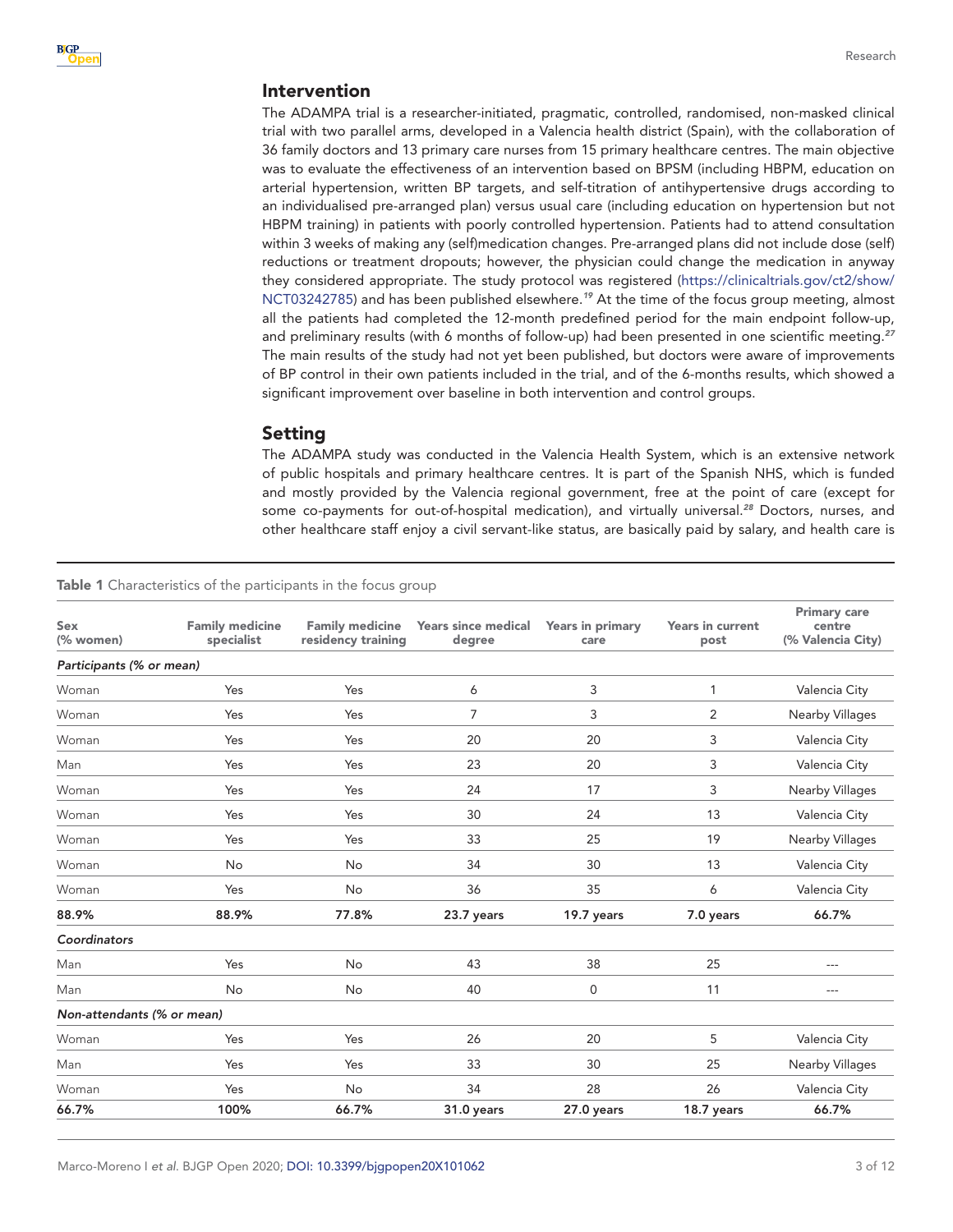

geographically structured into 'health districts' (the geographical catchment area of one hospital) and 'primary care areas' (the catchment area of one primary healthcare centre).

#### Recruitment of participants

By consensus within the study coordinators, 12 primary care doctors contributing as collaborating researchers to the ADAMPA trial (one-third of the collaborating doctors) were invited to participate in the focus group. In accordance with the generic descriptive theoretical approach, criterion sampling*[24](#page-10-9)* was primarily used (the essential selection criterion was participation in the ADAMPA trial), followed by purposive sampling,*[24](#page-10-9)* which was based on the researchers' judgement about which potential participants would be most informative, in order to obtain a wide range of variation in backgrounds, views, and attitudes in an attempt to constitute a plural group with different perspectives and from different healthcare centres. The final sample fit the profile of the doctors participating in the trial well (80% women, 90% specialists in family medicine) even if explicit objective selection criteria was not employed, such as sex, age, position, curriculum, or institutional representation. All candidates agreed to participate, but three of them could not attend the focus group meeting: two owing to an unexpected overload of work in their respective centres; and one being out of town. Finally, nine panellists and two coordinators from the research team (JSG, SP) participated in the focus group. Both coordinators were medical doctors with PhD degrees and experience in qualitative research and leadership of focus groups. The participants' characteristics at the time of the meeting are described in *[Table 1](#page-2-0)*: most were women (89%) and family medicine specialists (89%), with an average of 23.7 years of work since obtaining their degrees (range 6–36), for the most part in primary care, and from nine different healthcare centres in the city of Valencia (67%) and nearby villages.

### Focus group dynamics

The meeting, approximately 1 hour long, was held in May 2019 at the headquarters of the Foundation for the Promotion of Health and Biomedical Research of the Valencia Community (FISABIO), a research body under the Valencia government. The research team had previously prepared a list of issues, not previously piloted, to ensure that the most relevant topics were addressed and that discourse saturation was reached (*[Table 2](#page-4-0)*). Only coordinators and participants were present during the meeting. After the (free) disposition of the participants around the meeting table, the welcome, the participants' introduction, and the signing of the informed consent forms, the meeting began with a brief explanation of its purpose and the general rules for its development. It highlighted the confidentiality of opinions and the importance of interaction between participants and divergent opinions, expressly pointing out there were no right or wrong answers, and that no attempt would be made to reach a consensus, but rather to explore all opinions and points of view. During the meeting, both moderators adopted an attitude of active and non-judgemental listening, while also leading the discussion towards the topics of interest.*[29–31](#page-10-14)* The meeting was ended when both moderators considered that all the topics in *[Table 2](#page-4-0)* had been explored, the discussion was not providing new themes and the information provided by the group had been exhausted, and participants did not wish to add any new comment. The interview was recorded and transcribed verbatim without identifying individual participants' opinions.

#### Analysis

Three researchers (IMM, JSG, and SP, two using manual methods and one using NVivo [version 12] software) independently conducted an inductive content analysis, reading the transcripts; identifying, classifying, and coding themes and patterns between and within themes; and developing a conceptual scheme based on these topics as a summary of categories.*[24,32,33](#page-10-9)* Next, codes were regrouped to resolve the discrepancies by consensus, and finally the contents were classified into four topics: (1) primary care doctors' general views on BPSM; (2) primary care doctors' views on explicit personalised blood pressure targets and self-titration; (3) interprofessional collaboration with nurses; and (4) views on incorporation of new information technologies into the HBPM with or without self-titration. The Results section summarises the information provided by the participants, which is illustrated when appropriate with a selection of literal quotes.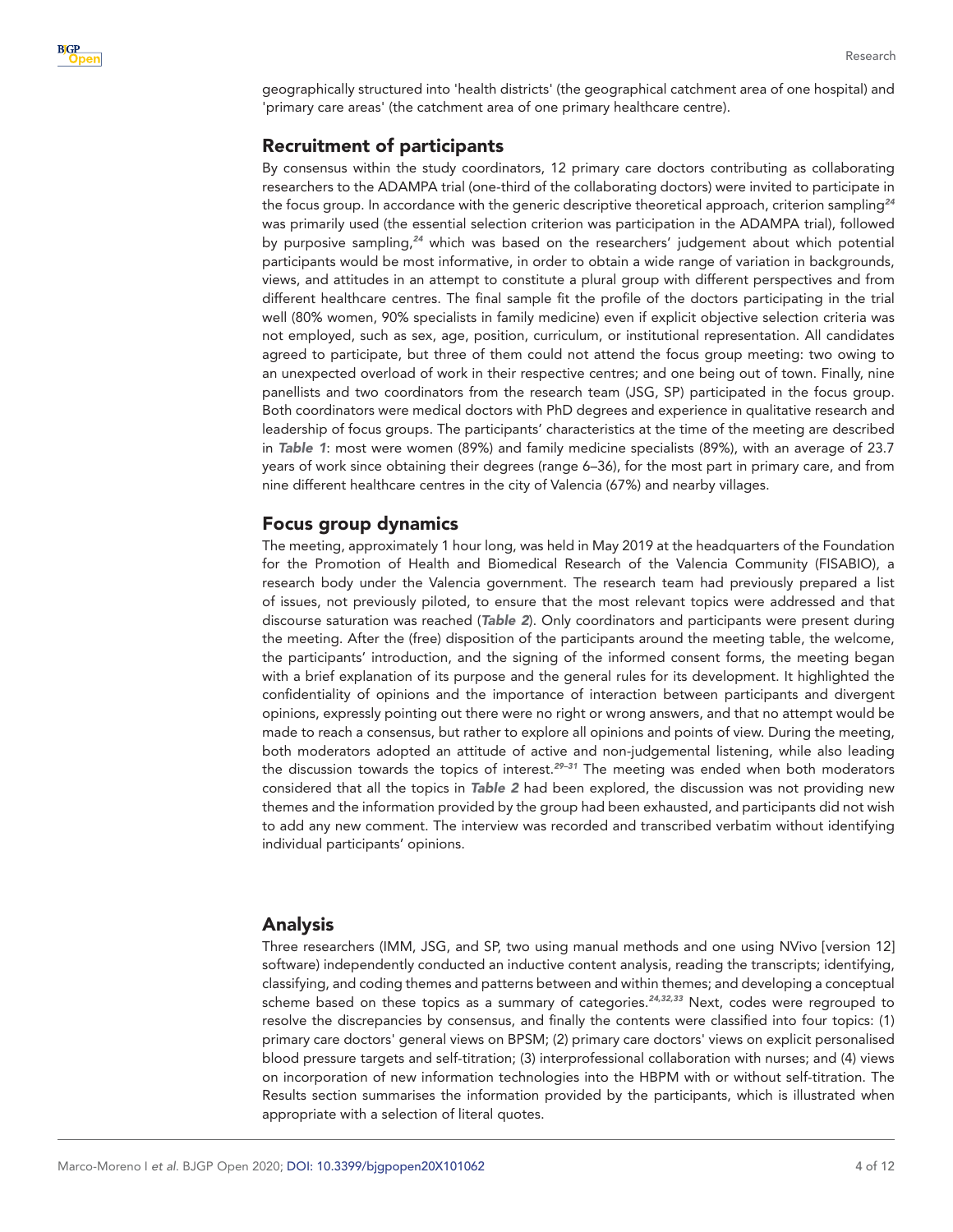<span id="page-4-0"></span>Table 2 Focus group pre-planned questions

#### Attitudes towards self-monitoring

- What proportion of your hypertensive patients do you think have or use BP monitors at home?
- Do patients ask you what BP monitor they should buy? Do you recommend the purchase of BP monitors for home use? Do you advise patients on what kind of BP monitor to buy?
- Do you offer patients (in general, not in the trial) information on how to take BP at home? When to take it? What to do according to the BP results?
- Do you think that HBPM (in real life, outside the trial) contributes to better control of hypertensive patients? Does it help to reduce the 'white-coat syndrome'?
- Do you think HBPM reduces follow-up consultations or do you think that patients take BP excessively and that HBPM generates unnecessary consultations?
- Do you ask patients to bring their BP monitors to the healthcare centre to compare their readings with those taken in the consultation and check the calibration?
- Do you lend BP monitors to patients? (For example, at the time of diagnosis or to have more information before changing a treatment.)
- Do you ask patients to bring their readings to the consultation? How do you use those readings? Do you incorporate them into decision making or do you only trust the readings taken during the consultation?

#### Trial experience

- How comfortable do you feel about patients having pre-specified medication change plans in advance? Does it produce a higher workload? Do patients also ask before making the pre-specified changes?
- Do you consider that many patients would not be eligible for medication self-titration? What proportion of your patients would not be? Which patients would not be suitable candidates?
- Do you feel comfortable with this method of pre-specified objectives for changing medication by the patient or would you always prefer to do it in a consultation?
- In general terms, do you think your patients have followed the pre-specified medication change instructions?
- Have you encountered conflicting situations? For example, has the patient asked why in situations with similar BP readings the doctor has not made treatment changes and now he has to make them? Do patients believe that it is only a way to reduce consultations?
- • Do patients forget initial training and repeatedly request consultations to ask about self-management?

#### Role of self-monitoring and self-adjustment of medication in health care

- Can HBPM with self-titration be a method to reduce the workload of monitoring hypertensive patients? Is the workload for initial training excessive? (Excluding trial activities)
- Does HBPM with self-titration offer greater opportunities for patient education and participation in the management of their disease (empowerment)? Is this useful?
- In the ADAMPA trial, telemonitoring has not been used. Would you like to implement this type of self-control in an App? Should the App be connected to the electronic medical record or would this be a huge burden of unnecessary readings to evaluate?
- What percentage of your patients do you think would adapt to using an App to improve their BP control? Do you think that an App that monitored patients' BP (for example, a smart watch) would improve their control or generate unnecessary appointments and consultations?
- Would you be in favour of introducing HBPM with self-titration as a routine element of hypertension management in primary care?

BP = blood pressure; HBPM = home blood pressure monitoring

### **Results**

# Primary care doctors' general views (outside the trial) on selfmonitoring at home

Doctors participating in the focus group estimated that half of their patients with hypertension have a BP monitoring device at home, although, this figure may vary according to the socioeconomic level of their primary care area. They do not actively ask patients about BP devices, but on request they recommend the purchase of BP monitors and advise patients on quality brands and devices. On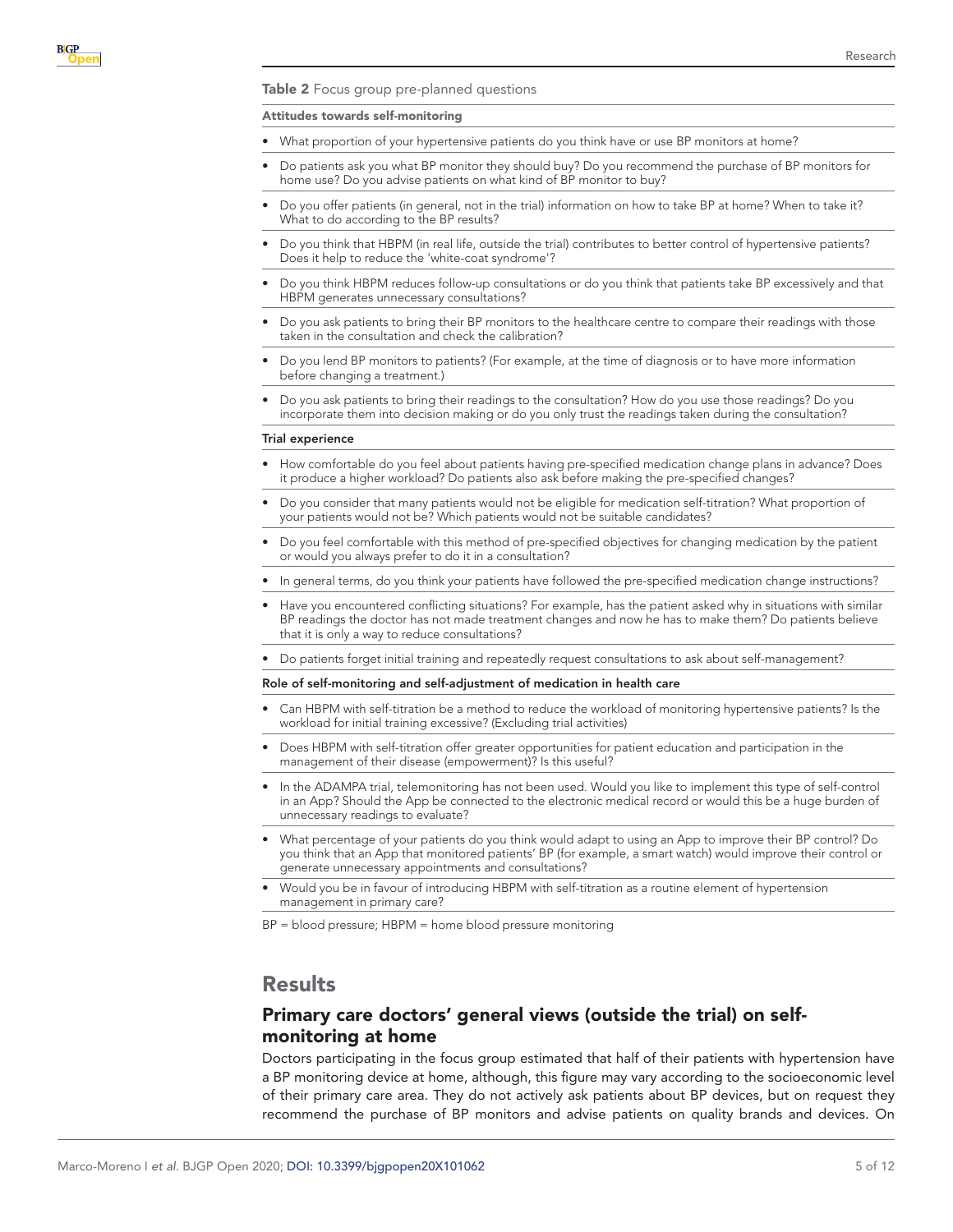request and in an unstructured way, doctors (or sometimes the nursing staff) offer information on how to take BP and how to interpret the readings:

*'In my primary care area about 40%–50% of hypertensive patients have a BP monitor* […].'

*'In my primary care area, perhaps because it is a district with a high socioeconomic level, more than 50% have one, despite not having hypertension*.'

*'We recommend arm (not wrist) cuffs because they are more reliable* […].'

*'* […] *while we give them the information on how to take blood pressure, we must also inform them how to interpret it* […].'

*'In my case it is the nurse who does it*.'

Doctors ask patients to write readings down and to bring them to appointments. They claim to incorporate this information into treatment decisions, although they worry when there is a significant difference between the BP readings at home and the consultation room. Occasionally, especially if there is a large discrepancy between the readings at home and during the consultation, doctors ask patients to bring the BP monitor to the surgery to verify their calibration.

*'I absolutely insist that they write the readings down* […] *It is not enough to say "my blood pressure is OK"* […].'

*'I provide* [patients] *with a form to write the readings down and with the rules of how BP should be taken* [...] *it requires investing some time but* [...]*'*

*'*[Patients] *are not clear about the concept of "normal". They do not have high readings but neither are they "normal", and patients do not have an adequate concept of "proper control", older people especially. This is the reason why it is important that they bring the readings with them to the surgery*.'

*'What sometimes worries me is the huge difference between the readings they bring and the ones you take at that time* […] *we know there is a white-coat hypertension effect but sometimes there is so much difference* [...] *That's when we check the device, because of that difference*.'

Primary care doctors think HBPM is very useful for controlling hypertension and reducing the 'whitecoat' effect, but also consider that in some patients, especially older people, it occasionally generates doubts and unnecessary consultations and appointments. For a successful HBPM experience, doctors consider it critical to invest time in patient information and training:

*'There are people with a good educational level. They understand everything when you explain things to them. But also, many older people make bad use of home BP monitors and this has caused us many problems. Not one on-call duty shift goes by in which someone does not call us because he/she has woken up at dawn, and he/she has taken their BP* [with abnormal readings].'

*'Very old people who get scared right away. But in general younger people, I think much better*.'

*'There is some educational work* […] *that we have to do* […].'

# Primary care doctors' views on explicit personalised blood pressure targets and self-titration

The self-titration of antihypertensive drugs according to a pre-arranged plan is not a usual practice in primary care outside the ADAMPA study, although it is common to instruct the patient to reduce antihypertensive medication as a result of low BP in specific situations such as hot summers. Participating doctors were enthusiastic about setting individual targets and explaining them to patients, and have applied this self-management component to many of their patients regardless of the self-titration component. Likewise, doctors feel very comfortable with patients' self-titration and do not consider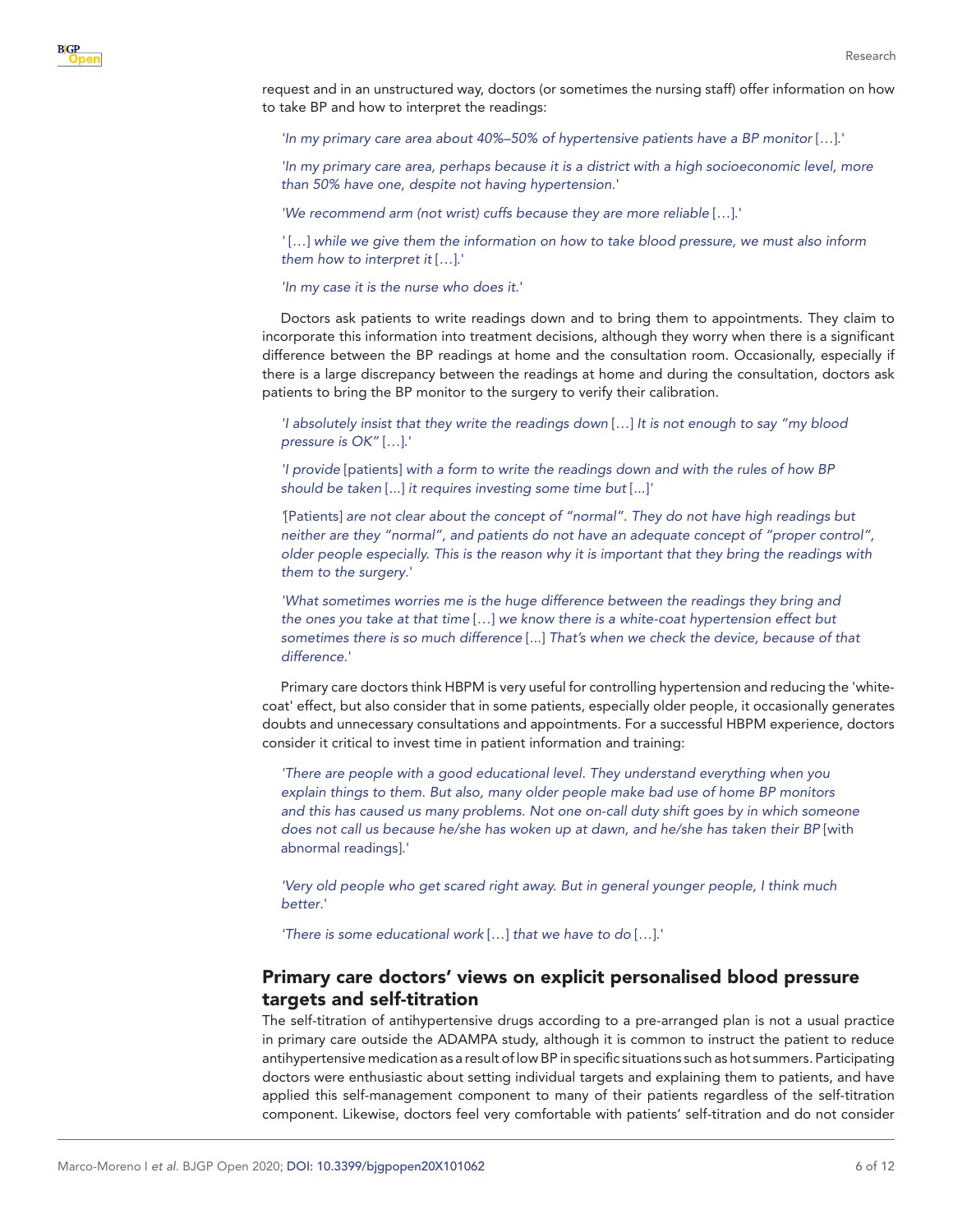

it to be different from self-titration in diabetes, although they sometimes worry that the patient may misunderstand the instructions and abandon or reduce treatment:

'Only some of them intuitively and others because you have warned them: if blood pressure *drops due to heat or because they are dieting or losing weight* ...'

*'It gives them security. Nervousness and anxiety decrease. They are no longer so obsessed, look more confident and can participate: "I no longer have to go to the doctor so many times."'*

*'It gives us security. You can set a goal for each patient and that also gives them security. Knowing what to do. It's the same as blood glucose*.'

Regarding self-titration, doctors believe there is a form of therapeutic inertia in patients, which leads them to not increase medication even if they are above their BP targets. Nevertheless, they consider this behaviour varies from one patient to another, and one of their tasks is to select the monitoring method that best suits each patient:

*'There are many patients who do not adjust their medication when they are well above their BP objective until they consult you*.'

*'If it is a small increase, for example, an increase of half a tablet, they do it. But not if they have to introduce a new medication. They are afraid of being aggressive with the treatment*.'

*'There are many types of patients and generalising is very complex.* […] *There are patients for whom these techniques are great and other patients for whom these techniques may be counterproductive. As we know our patients, we know which patient will do very well and who will not*.'

Doctors have differing views over the percentage of potential patients who would be candidates for self-titration. For some they would be useful only for some patients, while for others self-titration would be possible in almost all patients:

*'Self-adjustment I think would depend on the patient* [several doctors showing agreement with this answer].'

*'Not everyone is a candidate* […]*'*

*'I think everyone is a potential candidate. Older people made a mess at the beginning, but in the end they have greatly improved their self-control*.'

*'Everybody. Even if they don't handle it well all the time*.'

#### Interprofessional collaboration

During the meeting, differences regarding the current role of primary care nurses in the control of BP emerged (from being of no value or limited value to helping reduce medical appointments, to being essential for the management of hypertension). There seems to be a great heterogeneity between centres (even between individual professionals) in the role played by nurses in the management of patients with hypertension, and also in the quality of the interprofessional collaboration between doctors and nurses:

*'As more and more people have BP monitors at home, they have stopped going to nursing consultations.* [Patients] *save themselves the nursing control consultations that, otherwise, didn't serve any purpose*.'

*'*[Nurses] *take BP but do not do any educational activity, so I prefer patients to do it at home*.'

*'What I try with my nurse is to optimise appointments: instead of coming every month, patients come every 6 months*.'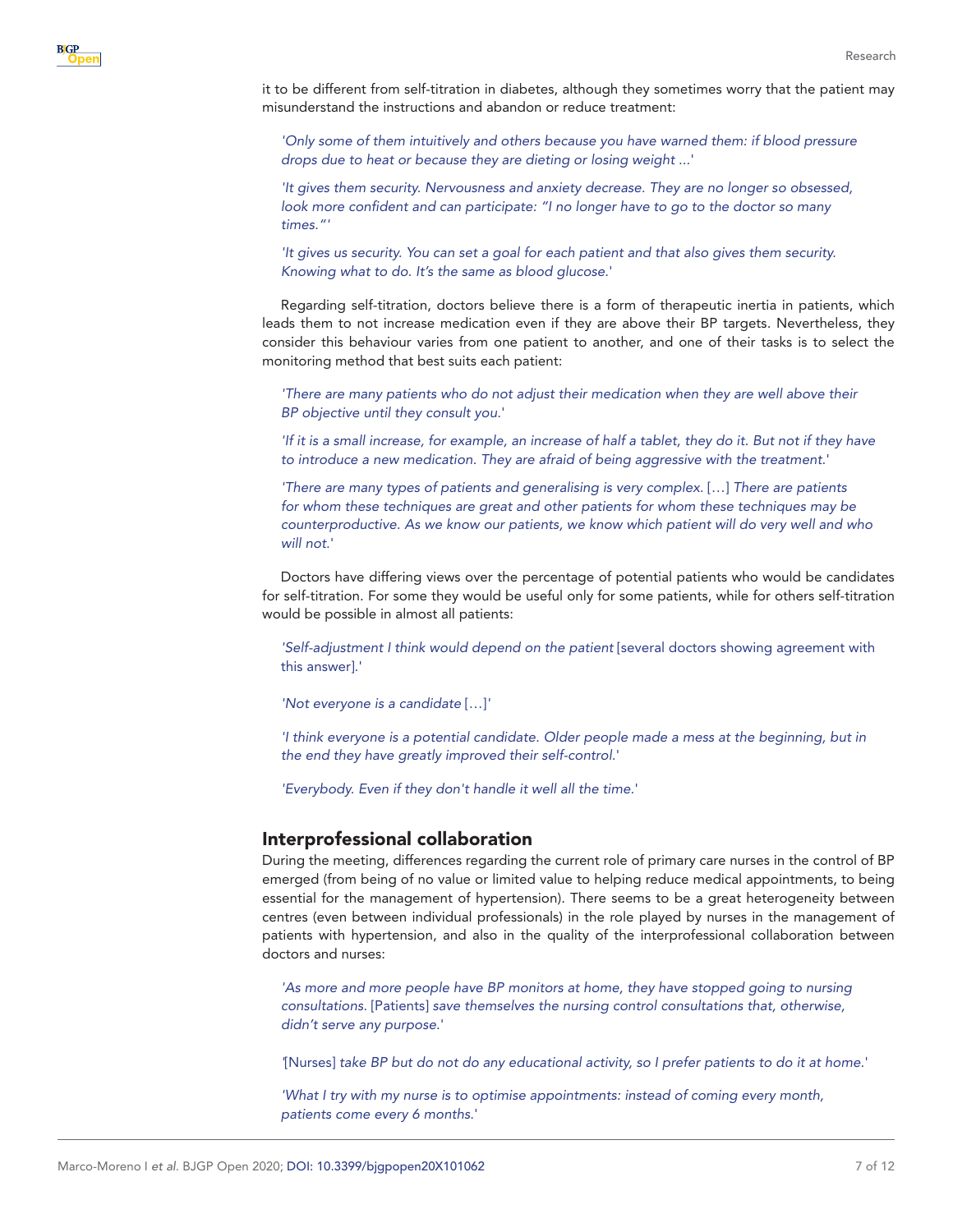*'Self-adjustment and HBPM must always be reinforced in each patient with the support of nursing. I think it is much more productive to do a good part of hypertension management in nursing consultations. Having good nursing support is essential*.'

*'Nursing support for hypertension control has been lost. This support would be fantastic, but with my hypertensive patients I don't count on nursing staff at all*.'

*'There is also nursing inertia. In patients, but in nurses as well. They've seen several high readings but have not recommended them to see their doctor. Consequently, we keep patients in the range of 140–150 mmHg who shouldn't be in that range*.'

*'Having good nursing support is essential* [several participants agreed with this answer].'

# Primary care doctors' views on the incorporation of new information technologies into the HBPM with or without self-titration

Doctors point out that many patients, especially the youngest ones, already go to the appointment with their tablet and their BP readings (or weight, physical exercise, blood glucose readings, and so on) annotated, but electronic systems would not be suitable for all patients, especially the oldest:

*'A lot of people demand it from you: "Could I send them to you by e-mail?" …'*

*'I have a couple of patients in the ADAMPA study who, in addition to the study's notebook, bring me their own notebook with everything pointed in it: "Look my own notebook, doctor, I don't get used to your booklet."*'

*'There are people who come with apps or with the tablet. And people that graph their BP in the tablet*.'

Doctors were very favourable towards patient readings at home being automatically incorporated into the electronic medical record. In fact, there are patients who ask them if they can send readings by email in order to avoid follow-up appointments, but doctors are concerned about the possible increase in workload with a massive sending of data (which is often of no clinical value) without an automated analysis strategy for filtering relevant or urgent information. On the other hand, they distrust the information provided by internet or self-care apps, and they worry about the potential for medical over-control with new technologies:

*'Internet and applications often generate more medical consultations but worse information. They are worse quality consultations because you also have to refute what the internet or application has said*.'

'Professionals should be trained in the first place. Apps have been launched into the general *population but professionals have not been informed, and now patients start asking questions. And you also wonder: what is its reliability? How does it work? How do I handle it? What strategies should I follow?'*

*'With all that, will we not be promoting excessive BP control?'*

# **Discussion**

#### Summary

One of the most remarkable results of the focus group is the ease with which primary care doctors participating in the ADAMPA trial accepted a hypertension BPSM intervention that included selftitration. It is an unusual component in clinical practice (except in the management of insulin-dependent diabetes or oral anticoagulation), which has only been supported by a few clinical trials carried out in the specific environment of the UK NHS.*[10,11](#page-10-1)* Briefly, participating doctors in the ADAMPA trial clearly support HBPM, the setting of individual BP targets, and the incorporation of patient readings into decision-making. They consider it an investment to educate patients on medication self-adjustment and, even with divergences, estimate that a significant proportion of their patients are potential candidates for BPSM with antihypertensive drug self-titration. Surprisingly, while participants recognise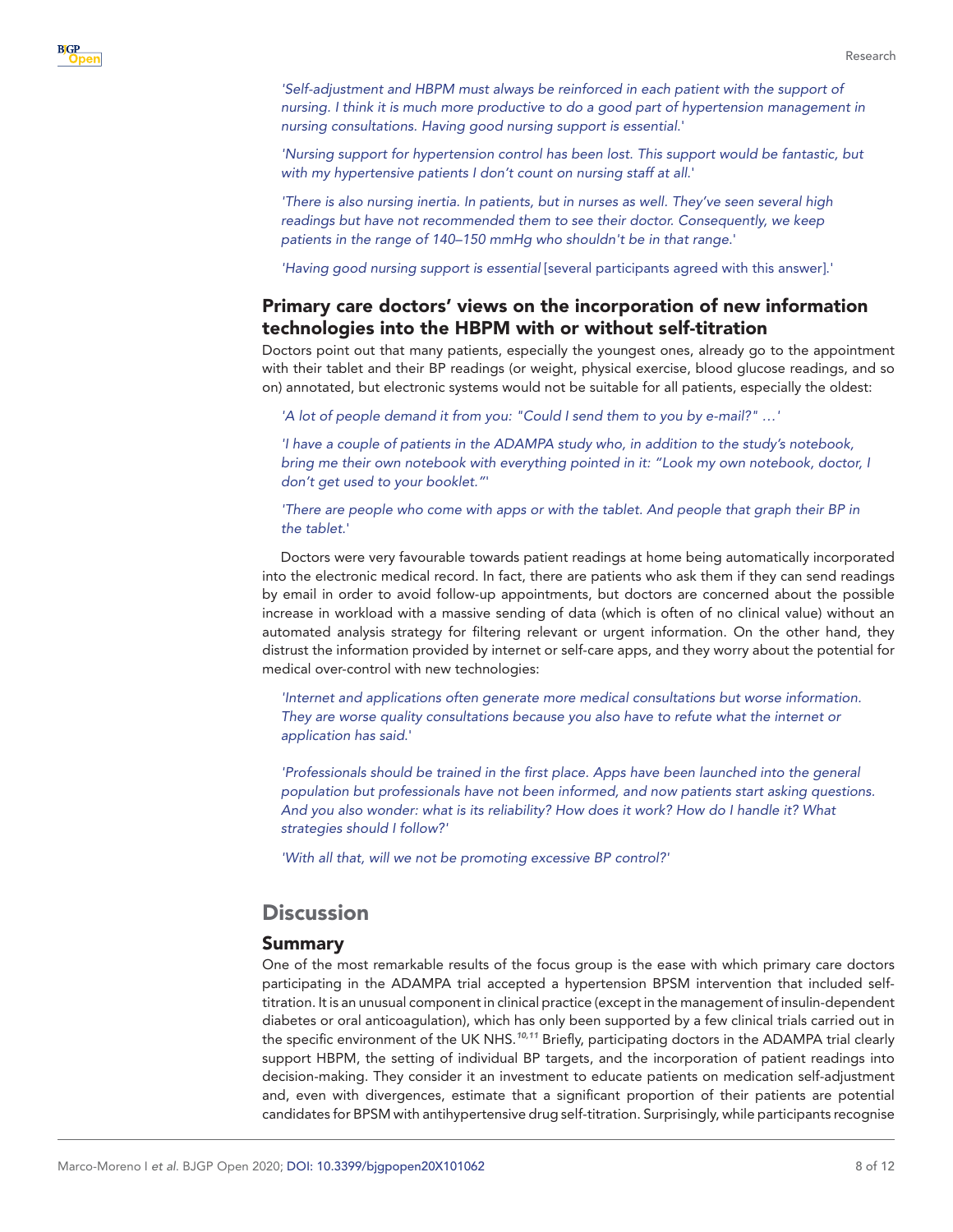the importance of information and the training of patients in self-management, they do not seem to have developed this activity in a systematic and structured way which, outside the trial protocol, seems to be carried out sporadically or only on patient request.

Structured nursing programmes or activities dedicated to HBPM or BPSM that are properly coordinated with primary care doctors do not seem to exist in this setting, with some participants minimising the current role of primary care nurses in training and controlling patients with hypertension, while others consider their role to be fundamental. These divergences are probably related to the inadequate organisational design of interprofessional collaboration in primary care in the Spanish NHS. This improper design has been generating a conflict between doctors and nurses, producing a great heterogeneity between primary healthcare centres in the role played by both professions in the care of chronic patients, and the analysis and search for solutions has been postponed.

In relation to the incorporation of new technologies into the management of hypertension in primary care, participants show a certain lack of awareness of integrating HBPM data into the electronic medical record, although some doctors who have used this type of application consider them useful. The acceptance of these technologies probably depends on a user-friendly design that allows the efficient integration of readings and other patient information into the electronic medical record without overloading or interrupting the professional workflow.*[34](#page-11-0)*

#### Strengths and limitations

The main study limitation, directly related to the extrapolation of its conclusions to all Valencia Health System primary care doctors, is that doctors collaborating in an unpaid independent trial could be different from non-participants. Additionally, ADAMPA trial participants received diverse information about BPSM, BP guidelines, the ADAMPA protocol, and intermediate results at 6 months, and were also aware of the improvement of BP control in their own patients. Study participation, information, and self-perceived better results with their own patients may have influenced their opinions and attitudes, resulting in the modelling of different perspectives than those of the wider population of primary care doctors. Second, the study reports here the views of the primary care doctors who participated in the ADAMPA trial, but not all relevant perspectives on BPSM with self-titration in primary care. The authors are currently developing qualitative studies with nurses and patients participating in the trial in order to provide a more comprehensive portrait. Other potential limitations, common in qualitative studies, include that coordinators of the meeting were researchers on the ADAMPA trial, an aspect that could incorporate a 'social desirability' bias, and the selection (and self-selection, owing to nonattendance of three candidates) of participants which, although there was an attempt to make them as varied as possible, could have reduced the presence of participants more critical of the self-titration component.

#### Comparison with existing literature

The favourable views of participant doctors are consistent with a recent survey of more than 2000 Spanish primary care doctors, 67% of whom recommend HBPM 'usually' or 'always'.*[35](#page-11-1)* This survey also found 'modest levels of availability and utilisation' of BPSM and HBPM. This is also consistent with the paradoxical absence of systematic and structured BPSM activities, despite the favourable opinions and attitudes shown in the focus group. A qualitative study using semi-structured interviews with healthcare professionals participating in the TASMINH2 trial shows similar favourable opinions about BPSM with self-titration, but UK professionals, interviewed 5 years before the current study (at a time with lower use of HBPM and BPSM), were more cautious about their implementation. The UK professionals suggested that more information about 'how to train patients to measure blood pressure and how home readings become part of their care' was needed before BPSM with selftitration could be widely implemented.*[18](#page-10-15)*

#### Implications for practice

The potential implications of BPSM strategies for hypertension management, for primary care, and for the health system as a whole are considerable. Some studies show control of hypertension consultations accounts for around 10% of all medical appointments, with most consultations occurring in primary care.*[36,37](#page-11-2)* Therefore, primary care doctors' views and attitudes are extremely relevant for the design of organisational innovations addressing hypertension management. The focus group in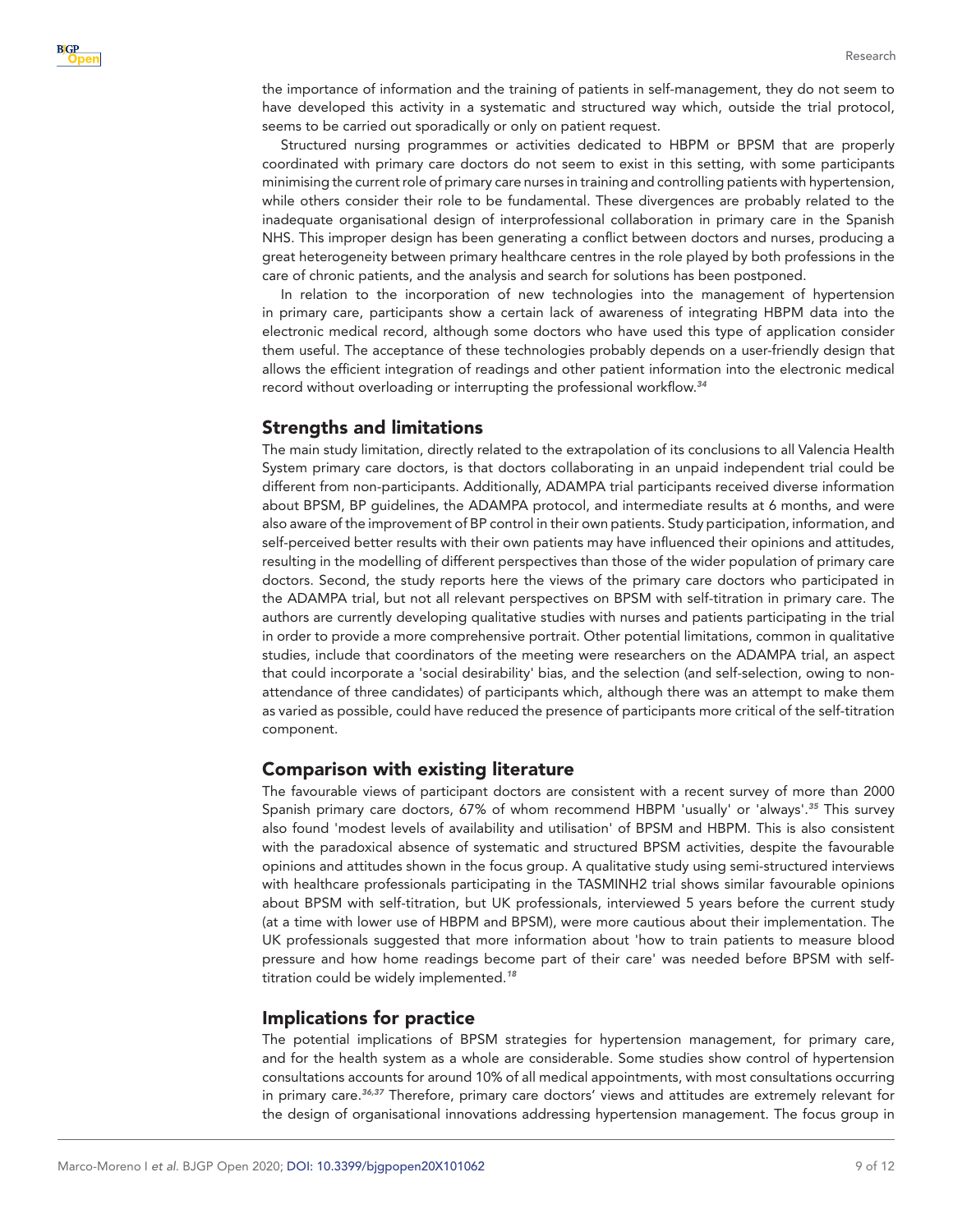

Research

this study demonstrates that primary care doctors participating in the ADAMPA trial feel comfortable with self-management with self-titration, and would consider extending its use (or the use of some components such as BP target setting) to other patients with hypertension outside the trial. They do, however, anticipate more difficulties with older people, who make up a substantial proportion of patients with hypertension.

#### Funding

The ADAMPA study was funded by the Instituto de Salud Carlos III from the Spanish Ministry of Research, Innovation and Universities (Grant Pl16/02130, cofinanced by the European Regional Development Fund) and had the collaboration of the SCReN Platform (Spanish Clinical Research Network from the Instituto de Salud Carlos III; Grants PT13/0002/0031 and PT17/0017/0003).

#### Ethical approval

The ADAMPA study protocol, including the qualitative sub-studies, was approved by the Institutional Review Board of the Hospital Clínico Universitario de Valencia and the Spanish Agency for Drug and Medical Devices (reference: MUH/CLIN/EC, June 6, 2017; last amendment July 8, 2019). None of the researchers received any payment for their participation in the study. All participants signed the corresponding informed consent, including permission for audio recording, prior to starting the focus group meeting.

#### Trial registration number

EudraCT 2016-003986-25; https://www.clinicaltrialsregister.eu/ctr-search/search?query=2016- 003986-25) and clinicaltrials.gov (NCT03242785; https://clinicaltrials.gov/ct2/show/NCT03242785

#### **Provenance**

Freely submitted; externally peer reviewed.

#### **Contributors**

J Abad Carrasco, MV Agudo Escagüés, E Avelino-Hidalgo, I Barreira-Franch, RM Bartual Penella, L Bellot-Pujalte, M Bóveda-García, M Calleja Del Ser, R Carrión Villanueva, A Costa Alcaraz, Cristófol López, M Escrig-Veses, A García-Sempere, M Giménez-Loreiro, R González Candelas, R González Espadas, L González Luján, V Gosalbes, E Guinot Martínez, I Hurtado, AA Iftimi, EL López Torres, I Marco-Moreno, P Martinez-Ibañez, S Molla Llosa, Moreno Comins, M Moreno Prat, S Peiró, MJ Puchades Company, A Ramos García, P Ramos Ruiz, P Roca Navarro, CL Rodríguez-Bernal, R Saiz Rodriguez, JL Salanova Chilet, J Sanfélix-Genovés, G Sanfélix-Gimeno, A Tchang Sanchez, F Torres, R Uribes Fillol, C Valle García, M Villar Ruiz.

# References

- <span id="page-9-0"></span>1. GBD 2015 Risk Factors Collaborators. Global, regional, and national comparative risk assessment of 79 behavioural, environmental and occupational, and metabolic risks or clusters of risks, 1990–2015: a systematic analysis for the global burden of disease study 2015. *Lancet* 2016; 388(10053): 1659–1724. DOI: [https://doi.org/10.1016/S0140-](https://doi.org/10.1016/S0140-6736(16)31679-8) [6736\(16\)31679-8](https://doi.org/10.1016/S0140-6736(16)31679-8)
- <span id="page-9-1"></span>2. Borghi C, Tubach F, De Backer G, *et al*. Lack of control of hypertension in primary cardiovascular disease prevention in Europe: results from the EURIKA study. *Int J Cardiol* 2016; 218: 83–88. DOI: [https://doi.org/10.1016/](https://doi.org/10.1016/j.ijcard.2016.05.044) [j.ijcard.2016.05.044](https://doi.org/10.1016/j.ijcard.2016.05.044)
- <span id="page-9-2"></span>3. Catalá-López F, Sanfélix-Gimeno G, García-Torres C, *et al*. Control of arterial hypertension in Spain: a systematic review and meta-analysis of 76 epidemiological studies on 341632 participants. *J Hypertens* 2012; 30(1): 168–176. DOI:<https://doi.org/10.1097/HJH.0b013e32834d30ec>
- <span id="page-9-3"></span>4. Catalá-López F, Ridao M, Sanfélix-Gimeno G, Peiró S. Trends of uncontrolled blood pressure in Spain: an updated meta-regression analysis. *J Hypertens* 2013; 31(3): 630–631. DOI: [https://doi.org/10.1097/HJH.](https://doi.org/10.1097/HJH.0b013e32835c6d19) [0b013e32835c6d19](https://doi.org/10.1097/HJH.0b013e32835c6d19)
- <span id="page-9-4"></span>5. Tucker KL, Sheppard JP, Stevens R, *et al*. Self-Monitoring of blood pressure in hypertension: a systematic review and individual patient data meta-analysis. *PLoS Med* 2017; 14(9): e1002389. DOI: [https://doi.org/10.1371/journal.](https://doi.org/10.1371/journal.pmed.1002389) [pmed.1002389](https://doi.org/10.1371/journal.pmed.1002389)
- <span id="page-9-5"></span>6. Uhlig K, Patel K, Ip S, *et al*. Self-measured blood pressure monitoring in the management of hypertension: a systematic review and meta-analysis. *Ann Intern Med* 2013; 159(3): 185–194. DOI: [https://doi.org/10.7326/0003-](https://doi.org/10.7326/0003-4819-159-3-201308060-00008) [4819-159-3-201308060-00008](https://doi.org/10.7326/0003-4819-159-3-201308060-00008)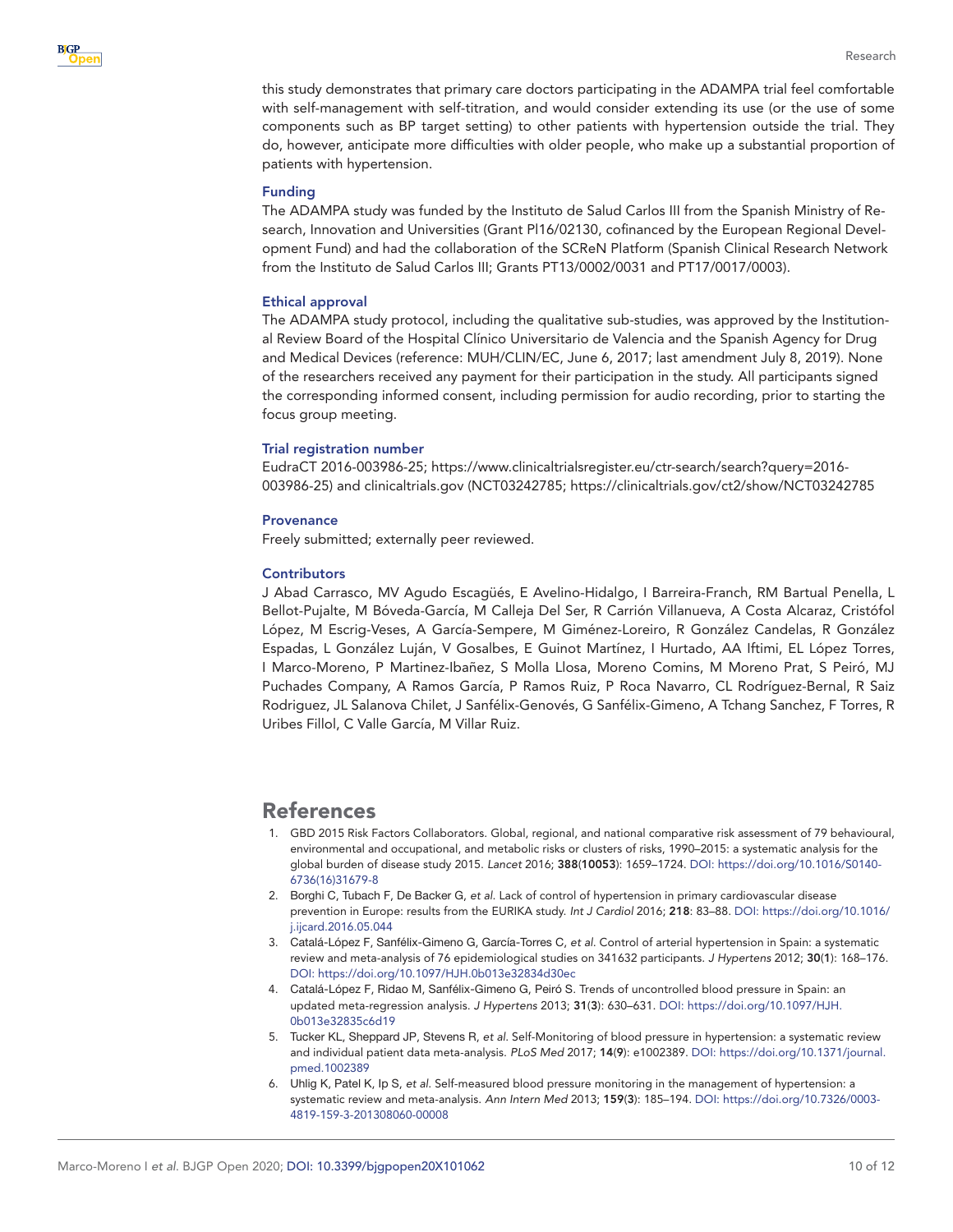- <span id="page-10-3"></span>7. Glynn LG, Murphy AW, Smith SM, *et al*. Self-Monitoring and other non-pharmacological interventions to improve the management of hypertension in primary care: a systematic review. *Br J Gen Pract* 2010; 60(581): e476–e488. DOI:<https://doi.org/10.3399/bjgp10X544113>
- 8. Shahaj O, Denneny D, Schwappach A, *et al*. Supporting self-management for people with hypertension: a metareview of quantitative and qualitative systematic reviews. *J Hypertens* 2019; 37(2): 264–279. DOI: [https://doi.org/](https://doi.org/10.1097/HJH.0000000000001867) [10.1097/HJH.0000000000001867](https://doi.org/10.1097/HJH.0000000000001867)
- <span id="page-10-0"></span>9. Chen T-Y, Kao C-W, Cheng S-M, Chang Y-C. Effect of home medication titration on blood pressure control in patients with hypertension: a meta-analysis of randomized controlled trials. *Med Care* 2019; 57(3): 230–236. DOI: <https://doi.org/10.1097/MLR.0000000000001064>
- <span id="page-10-1"></span>10. McManus RJ, Mant J, Bray EP, *et al*. Telemonitoring and self-management in the control of hypertension (TASMINH2): a randomised controlled trial. *Lancet* 2010; 376(9736): 163–172. DOI: [https://doi.org/10.1016/S0140-](https://doi.org/10.1016/S0140-6736(10)60964-6) [6736\(10\)60964-6](https://doi.org/10.1016/S0140-6736(10)60964-6)
- <span id="page-10-2"></span>11. McManus RJ, Mant J, Haque MS, *et al*. Effect of self-monitoring and medication self-titration on systolic blood pressure in hypertensive patients at high risk of cardiovascular disease: the TASMIN-SR randomized clinical trial. *JAMA* 2014; 312(8): 799–808. DOI:<https://doi.org/10.1001/jama.2014.10057>
- <span id="page-10-4"></span>12. Kaambwa B, Bryan S, Jowett S, *et al*. Telemonitoring and self-management in the control of hypertension (TASMINH2): a cost-effectiveness analysis. *Eur J Prev Cardiol* 2014; 21(12): 1517–1530. DOI: [https://doi.org/10.](https://doi.org/10.1177/2047487313501886) [1177/2047487313501886](https://doi.org/10.1177/2047487313501886)
- 13. Penaloza-Ramos MC, Jowett S, Mant J, *et al*. Cost-Effectiveness of self-management of blood pressure in hypertensive patients over 70 years with suboptimal control and established cardiovascular disease or additional cardiovascular risk diseases (TASMIN-SR). *Eur J Prev Cardiol* 2016; 23(9): 902–912. DOI: [https://doi.org/10.1177/](https://doi.org/10.1177/2047487315618784) [2047487315618784](https://doi.org/10.1177/2047487315618784)
- 14. Monahan M, Jowett S, Nickless A, *et al*. Cost-Effectiveness of Telemonitoring and self-monitoring of blood pressure for antihypertensive titration in primary care (TASMINH4). *Hypertension* 2019; 73(6): 1231–1239. DOI: <https://doi.org/10.1161/HYPERTENSIONAHA.118.12415>
- <span id="page-10-5"></span>15. Jones MI, Greenfield SM, Bray EP, *et al*. Patients' experiences of self-monitoring blood pressure and self-titration of medication: the TASMINH2 trial qualitative study. *Br J Gen Pract* 2012; 62(595): e135–e142. DOI: [https://doi.](https://doi.org/10.3399/bjgp12X625201) [org/10.3399/bjgp12X625201](https://doi.org/10.3399/bjgp12X625201)
- <span id="page-10-6"></span>16. Grant S, Hodgkinson J, Schwartz C, *et al*. Using mHealth for the management of hypertension in UK primary care: an embedded qualitative study of the TASMINH4 randomised controlled trial. *Br J Gen Pract* 2019; 69(686): e612–e620. DOI: <https://doi.org/10.3399/bjgp19X704585>
- 17. Fletcher BR, Hinton L, Hartmann-Boyce J, *et al*. Self-monitoring blood pressure in hypertension, patient and provider perspectives: a systematic review and thematic synthesis. *Patient Educ Couns* 2016; 99(2): 210–219. DOI: <https://doi.org/10.1016/j.pec.2015.08.026>
- <span id="page-10-15"></span>18. Jones MI, Greenfield SM, Bray EP, *et al*. Patient self-monitoring of blood pressure and self-titration of medication in primary care: the TASMINH2 trial qualitative study of health professionals' experiences. *Br J Gen Pract* 2013; 63(611): e378–e385. DOI:<https://doi.org/10.3399/bjgp13X668168>
- <span id="page-10-7"></span>19. Sanfélix-Genovés J, Rodríguez-Bernal CL, Marco-Moreno I, *et al*. Rationale and design of a pragmatic clinical trial to assess the impact of self-monitoring blood pressure at home and self-titration of antihypertensive medication in poorly controlled hypertension: the ADAMPA study protocol. *BMC Fam Pract* 2018; 19(1): 160. DOI: [https://doi.](https://doi.org/10.1186/s12875-018-0846-y) [org/10.1186/s12875-018-0846-y](https://doi.org/10.1186/s12875-018-0846-y)
- <span id="page-10-8"></span>20. Kitzinger J. Qualitative research. Introducing focus groups. *BMJ* 1995; 311(7000): 299–302. DOI: [https://doi.org/](https://doi.org/10.1136/bmj.311.7000.299) [10.1136/bmj.311.7000.299](https://doi.org/10.1136/bmj.311.7000.299)
- 21. Kitzinger J. The methodology of focus groups: the importance of interaction between research participants. *Sociol Health Illn* 1994; 16(1): 103–121. DOI: <https://doi.org/10.1111/1467-9566.ep11347023>
- 22. Fern EF. *Advanced Focus Group Research*. Thousands Oak, CA: Sage Publications; 2001.
- 23. Krueger RA, Casey MA. *Focus Groups: A Practical Guide for Applied Research*. 5th edn. Thousands Oak, CA: Sage Publications; 2015.
- <span id="page-10-9"></span>24. Moser A, Korstjens I. Series: practical guidance to qualitative research. Part 3: sampling, data collection and analysis. *Eur J Gen Pract* 2018; 24(1): 9–18. DOI: <https://doi.org/10.1080/13814788.2017.1375091>
- <span id="page-10-10"></span>25. Tong A, Sainsbury P, Craig J. Consolidated criteria for reporting qualitative research (COREQ): a 32-item checklist for interviews and focus groups. *Int J Qual Health Care* 2007; 19(6): 349–357. DOI: [https://doi.org/10.1093/intqhc/](https://doi.org/10.1093/intqhc/mzm042) [mzm042](https://doi.org/10.1093/intqhc/mzm042)
- <span id="page-10-11"></span>26. O'Brien BC, Harris IB, Beckman TJ, *et al*. Standards for reporting qualitative research: a synthesis of recommendations. *Acad Med* 2014; 89(9): 1245–1251. DOI:<https://doi.org/10.1097/ACM.0000000000000388>
- <span id="page-10-12"></span>27. Martínez-Ibáñez P, Marco-Moreno I, Hurtado-Navarro I, *et al*. [Effectiveness of self-monitoring and self-titration on blood pressure control. Preliminary resluts of a pragmatic clinical trial (ADAMPA study)] *Efectividad de la automonitorización Y autoajuste de la medicación sobre El control de la hipertensión arterial. Resultados preliminares de un ensayo clínico pragmático (Estudio ADAMPA)* (in Spanish). *Hipertens Riesgo Vasc* 2019; 36:  $2 - 3$ .
- <span id="page-10-13"></span>28. Martin-Moreno JM, Alonso P, Claveria A, *et al*. Spain: a decentralised health system in constant flux. *BMJ* 2009; 338: b1170. DOI:<https://doi.org/10.1136/bmj.b1170>
- <span id="page-10-14"></span>29. Grønkjær M, Curtis T, De Crespigny C, Delmar C. Analysing group interaction in focus group research: impact on content and the role of the moderator. *Qualitative Studies* 2011; 2(1): 16–30. DOI: [https://doi.org/10.7146/qs.v2i1.](https://doi.org/10.7146/qs.v2i1.4273) [4273](https://doi.org/10.7146/qs.v2i1.4273)
- 30. García Calvente MM, Mateo Rodríguez I, Rodríguez M I. [The focus group as a qualitative research technic in health: its design and practical application] *El Grupo focal como técnica de investigación cualitativa en salud: diseño Y*